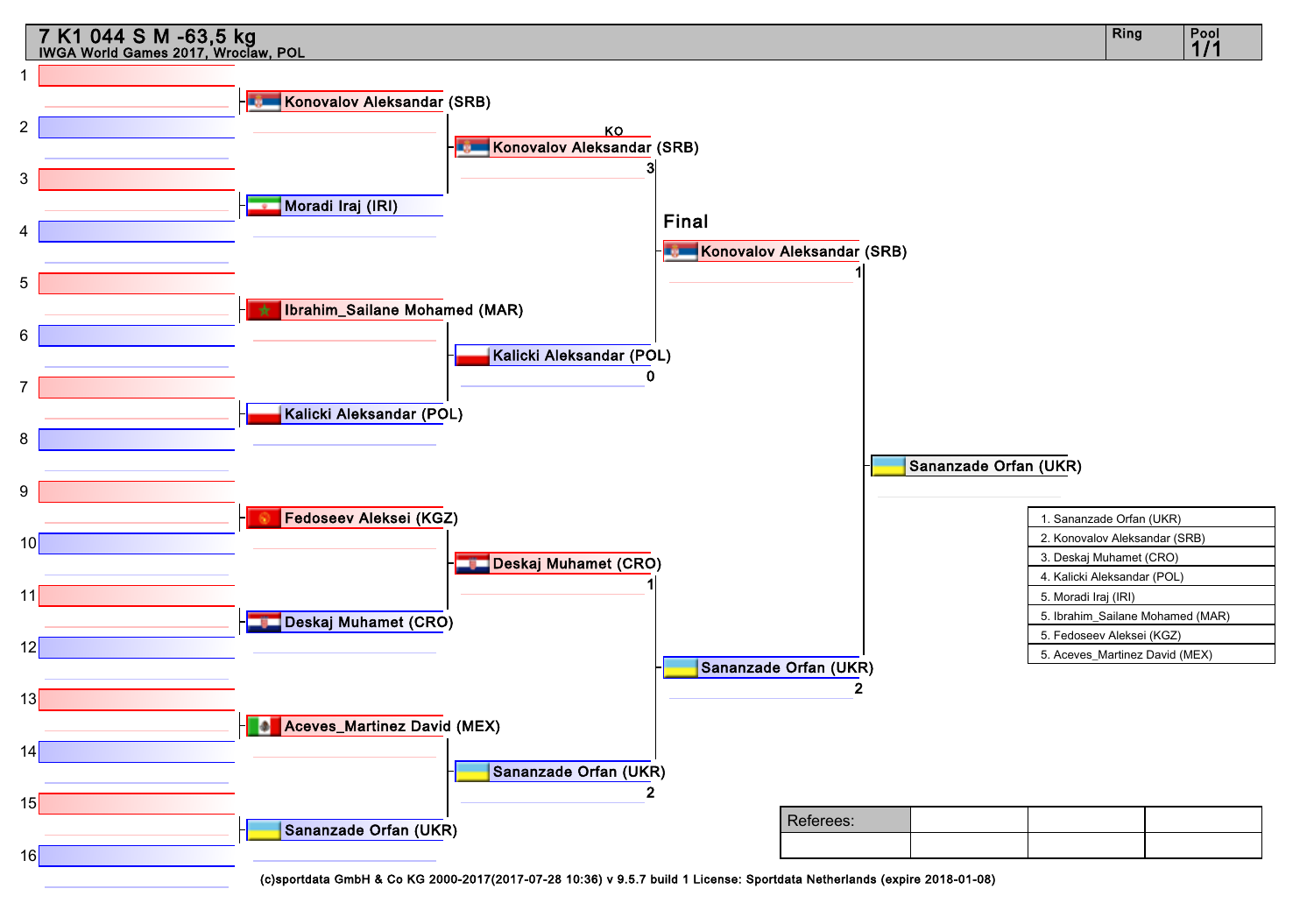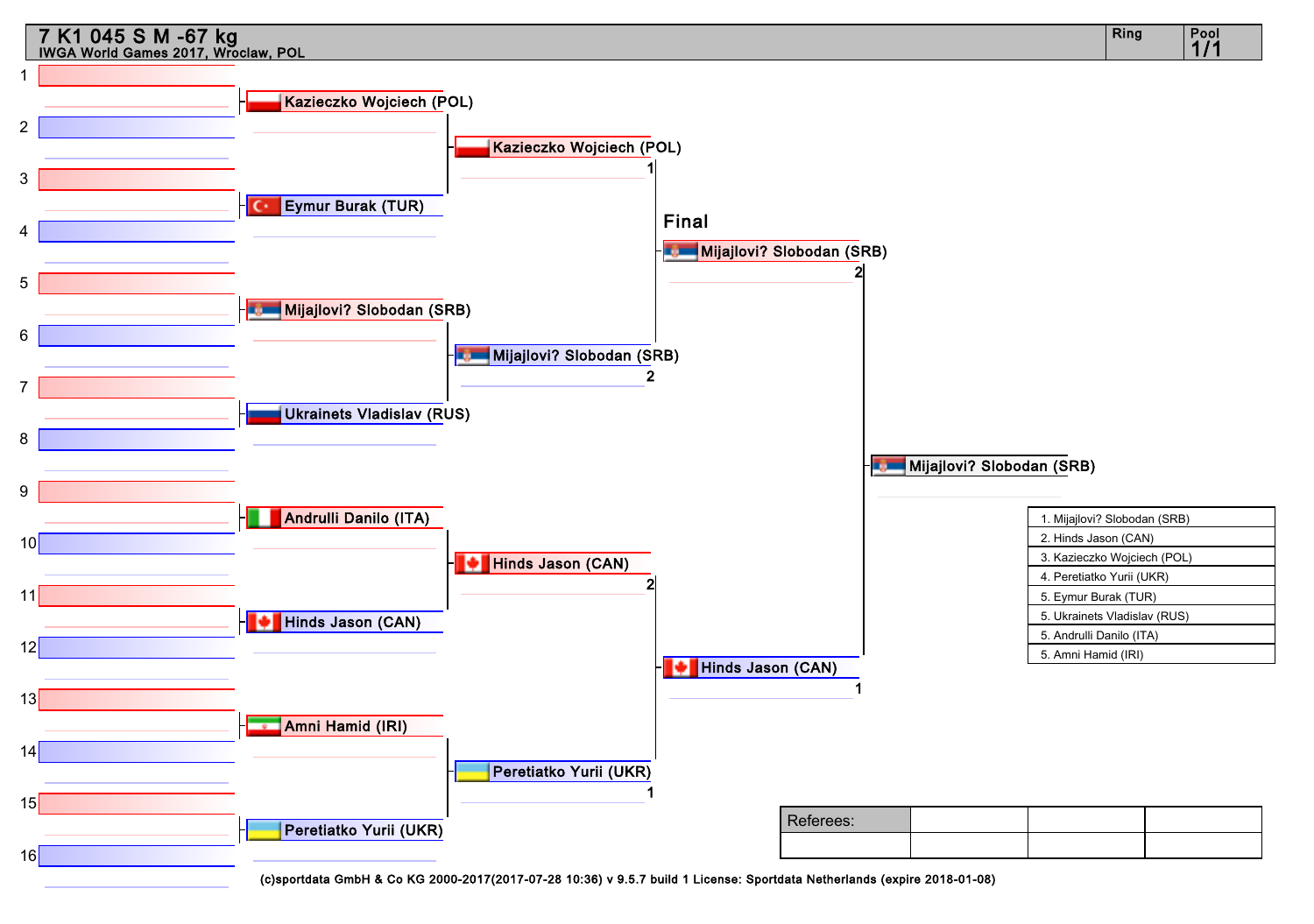![](_page_2_Figure_0.jpeg)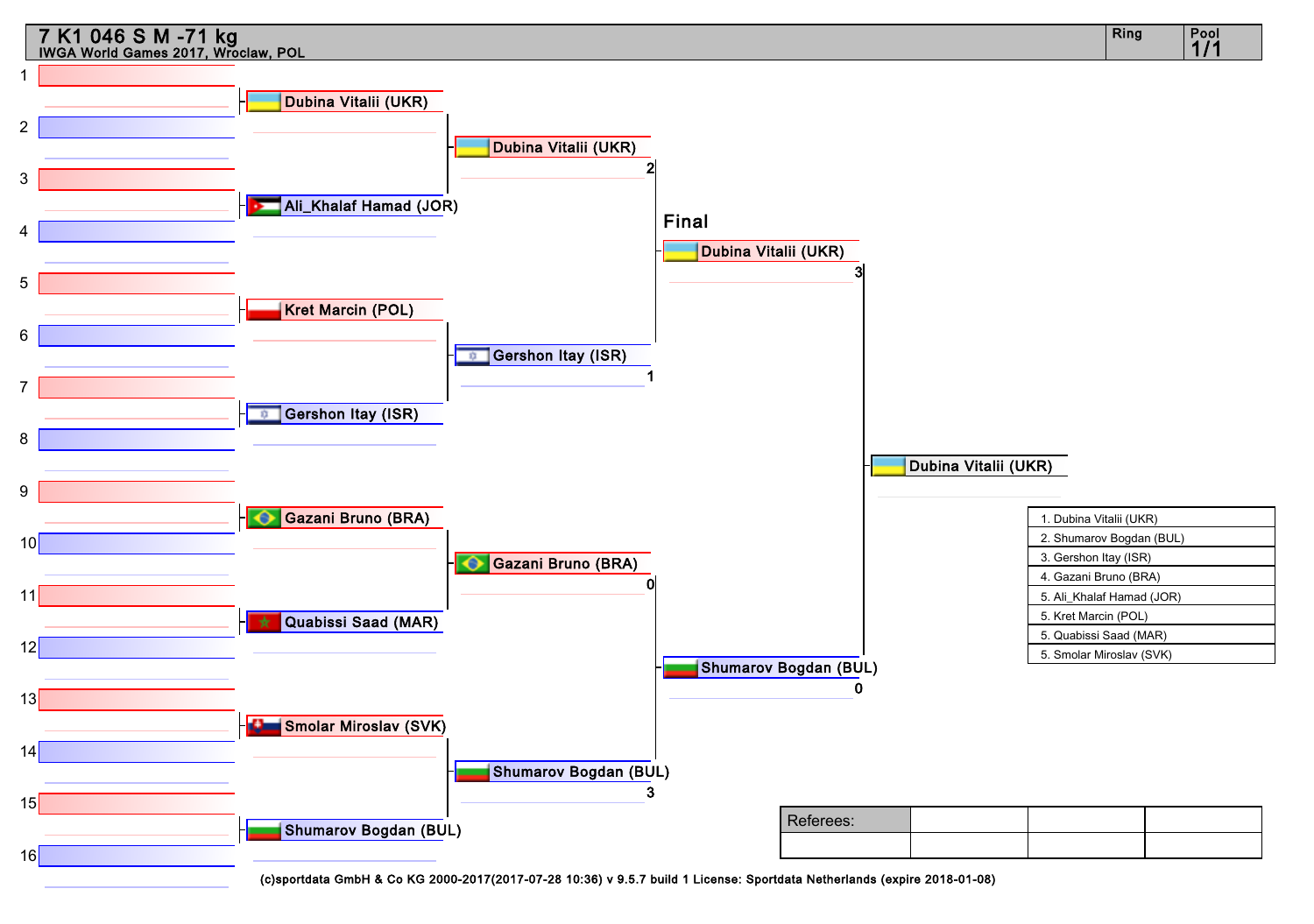![](_page_3_Figure_0.jpeg)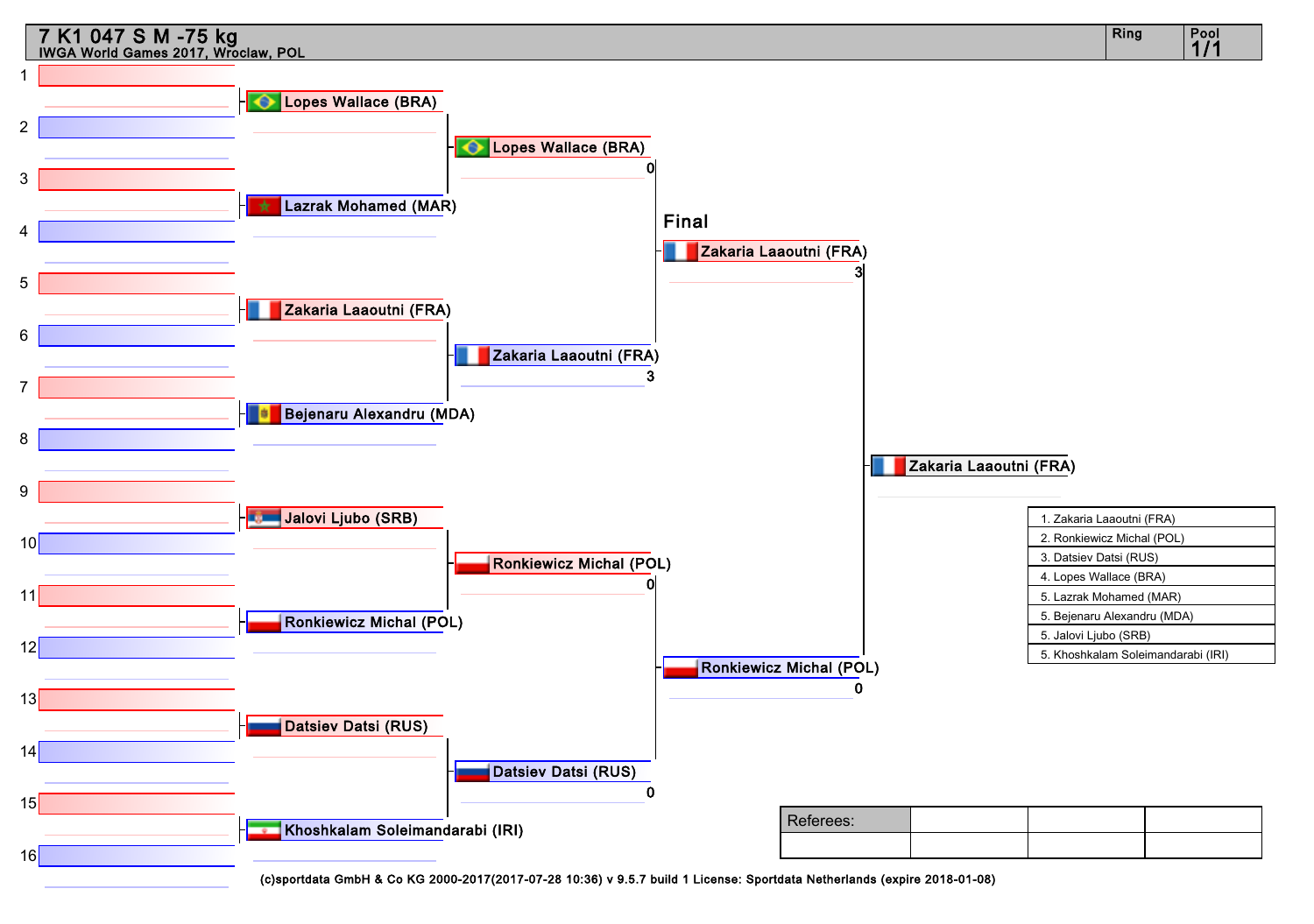![](_page_4_Figure_0.jpeg)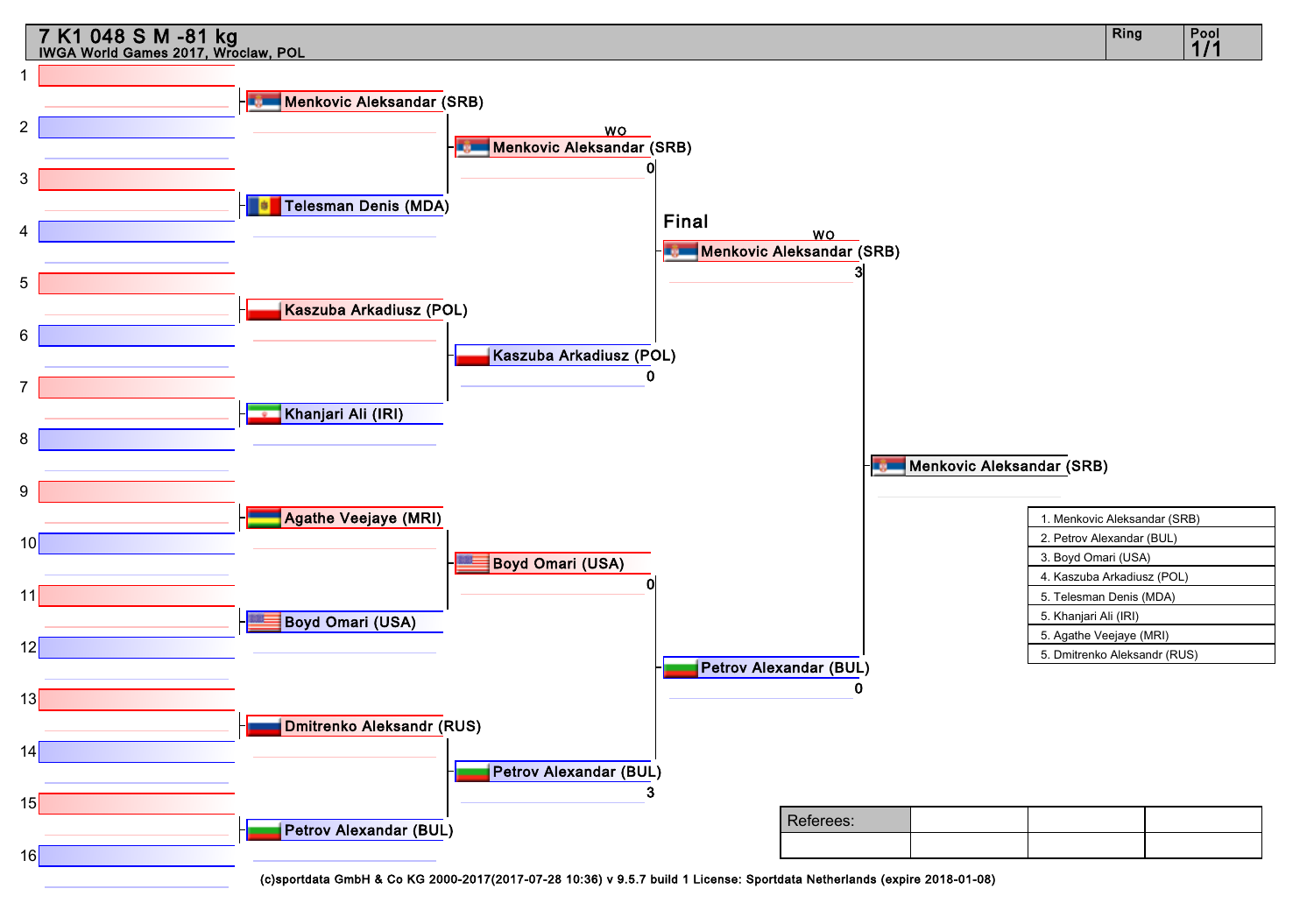![](_page_5_Figure_0.jpeg)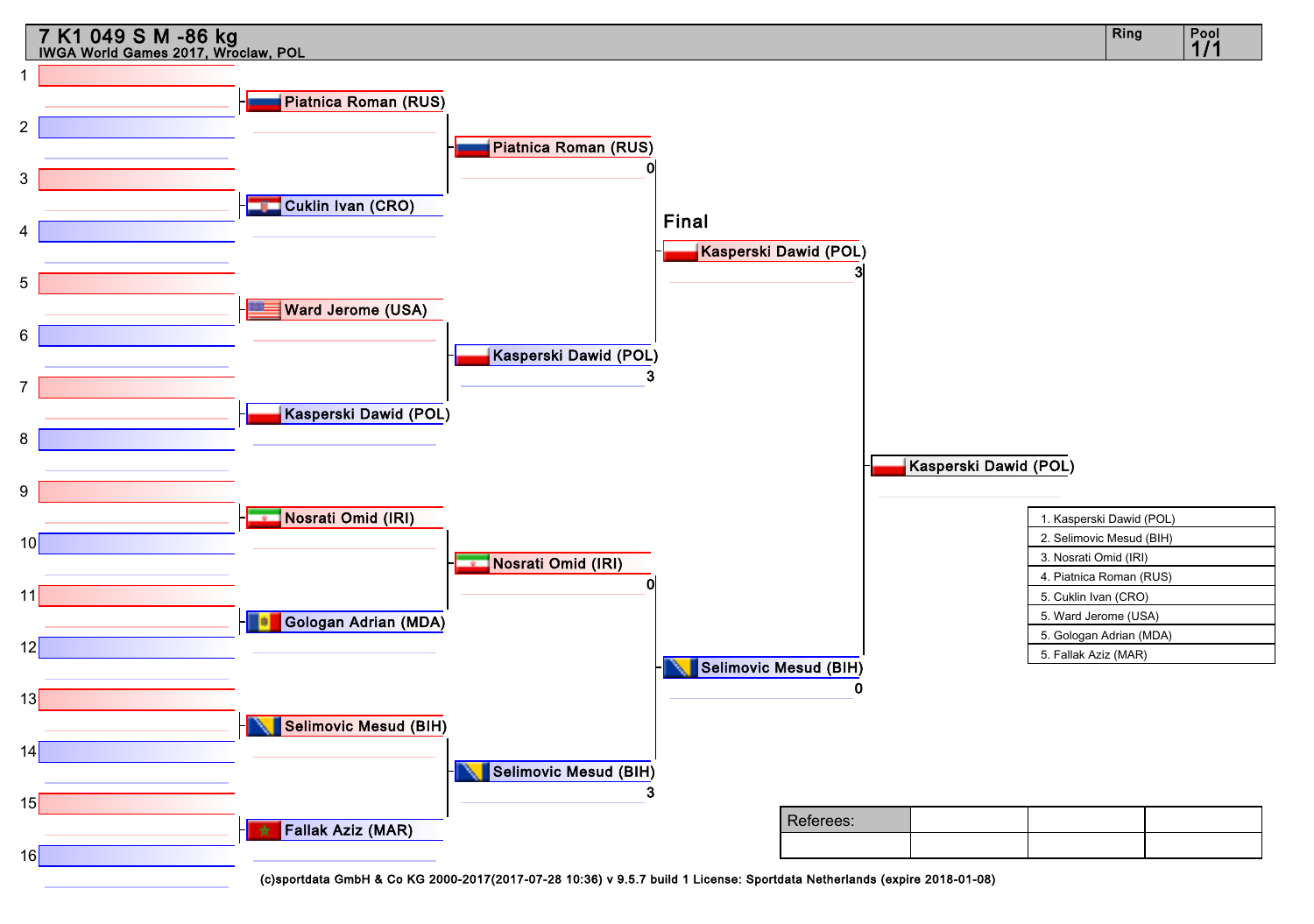![](_page_6_Figure_0.jpeg)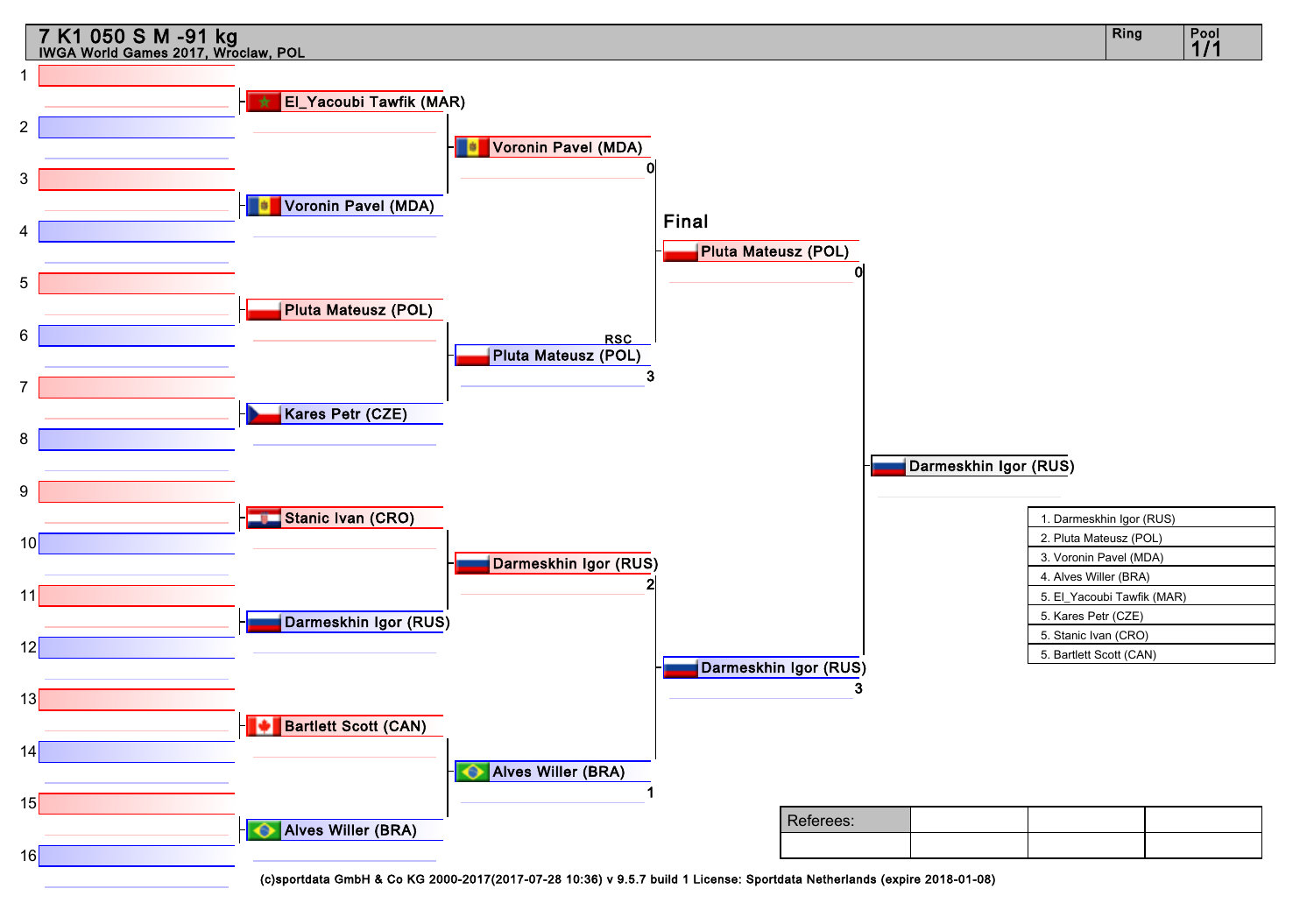![](_page_7_Figure_0.jpeg)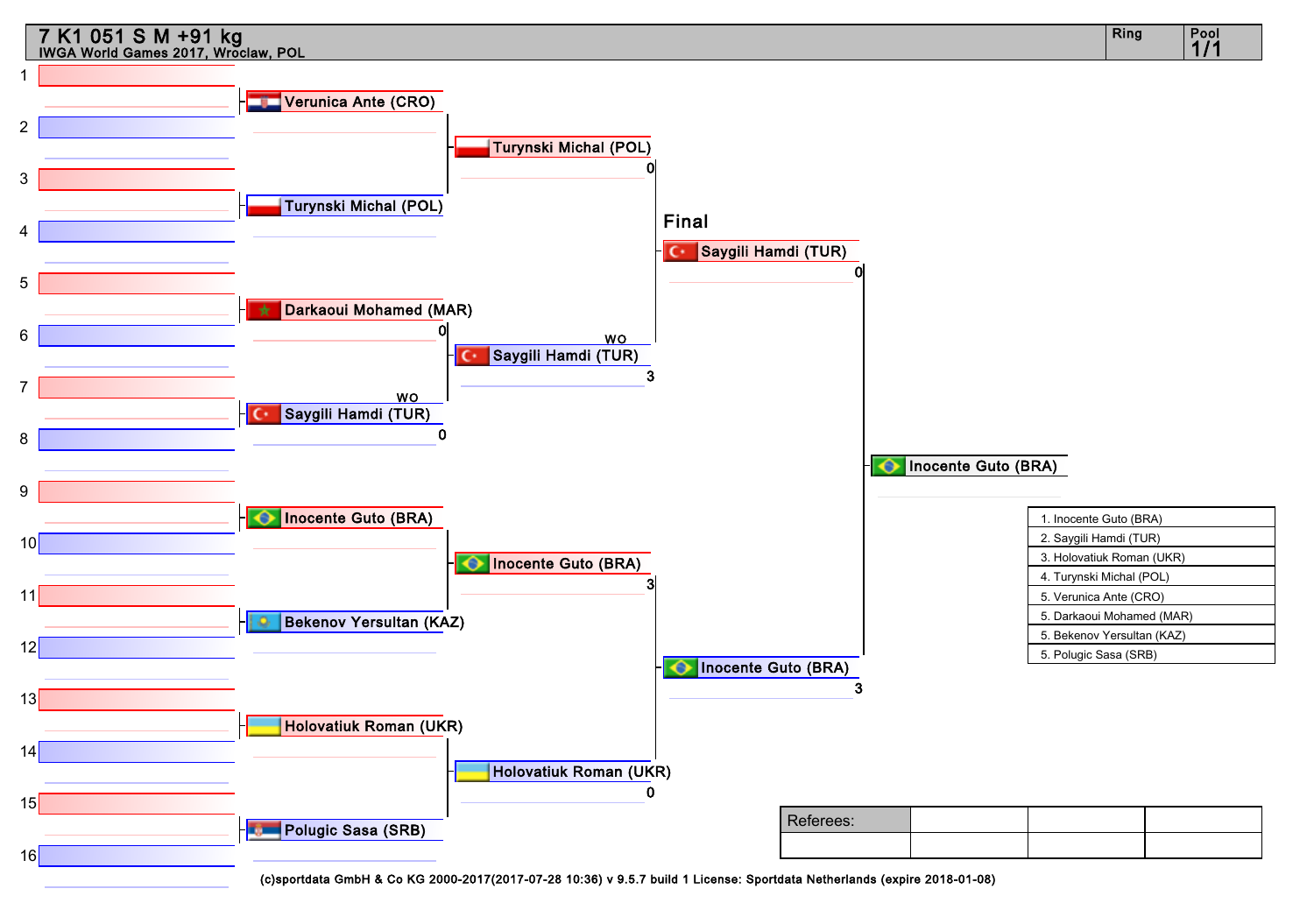![](_page_8_Figure_0.jpeg)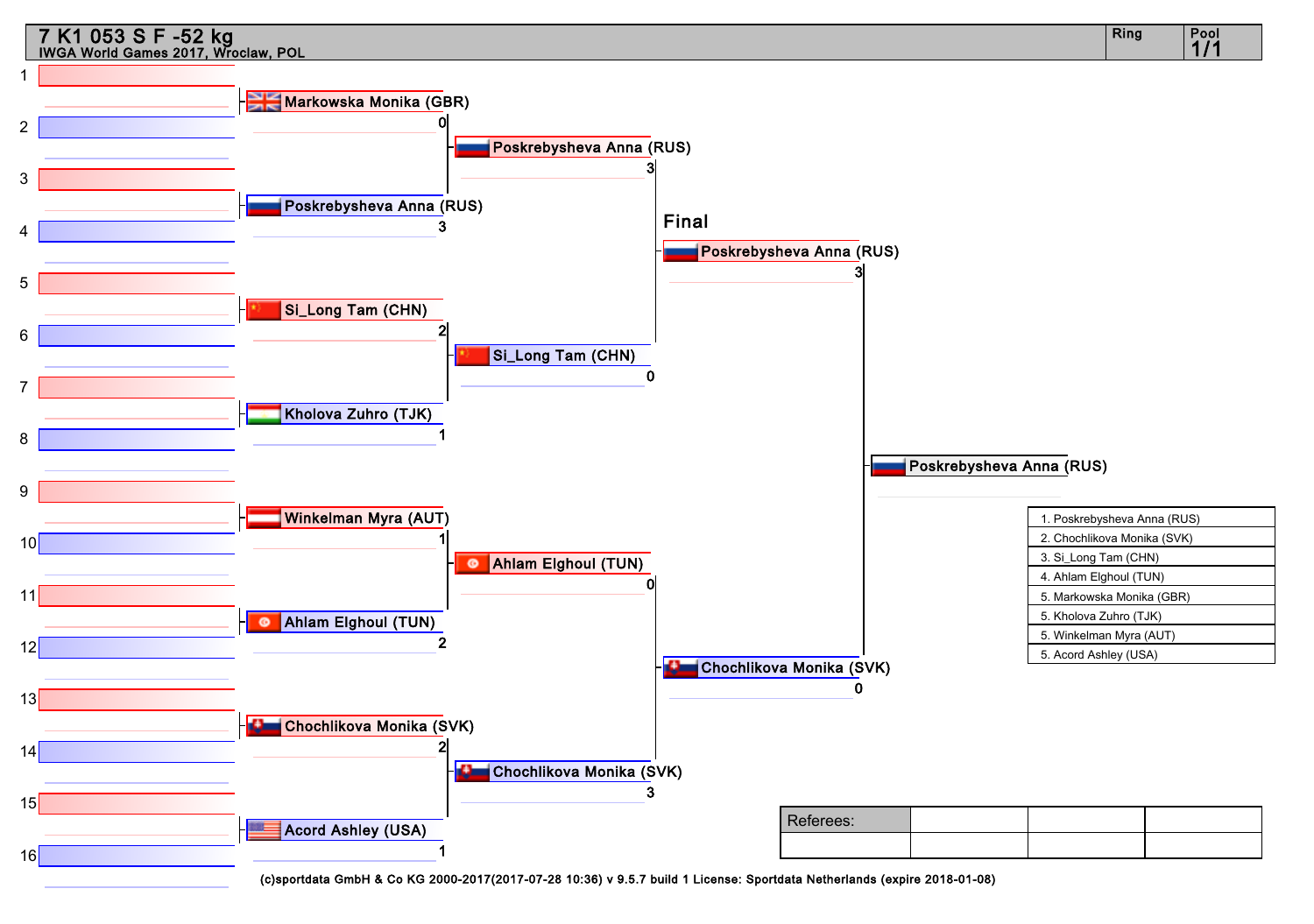![](_page_9_Figure_0.jpeg)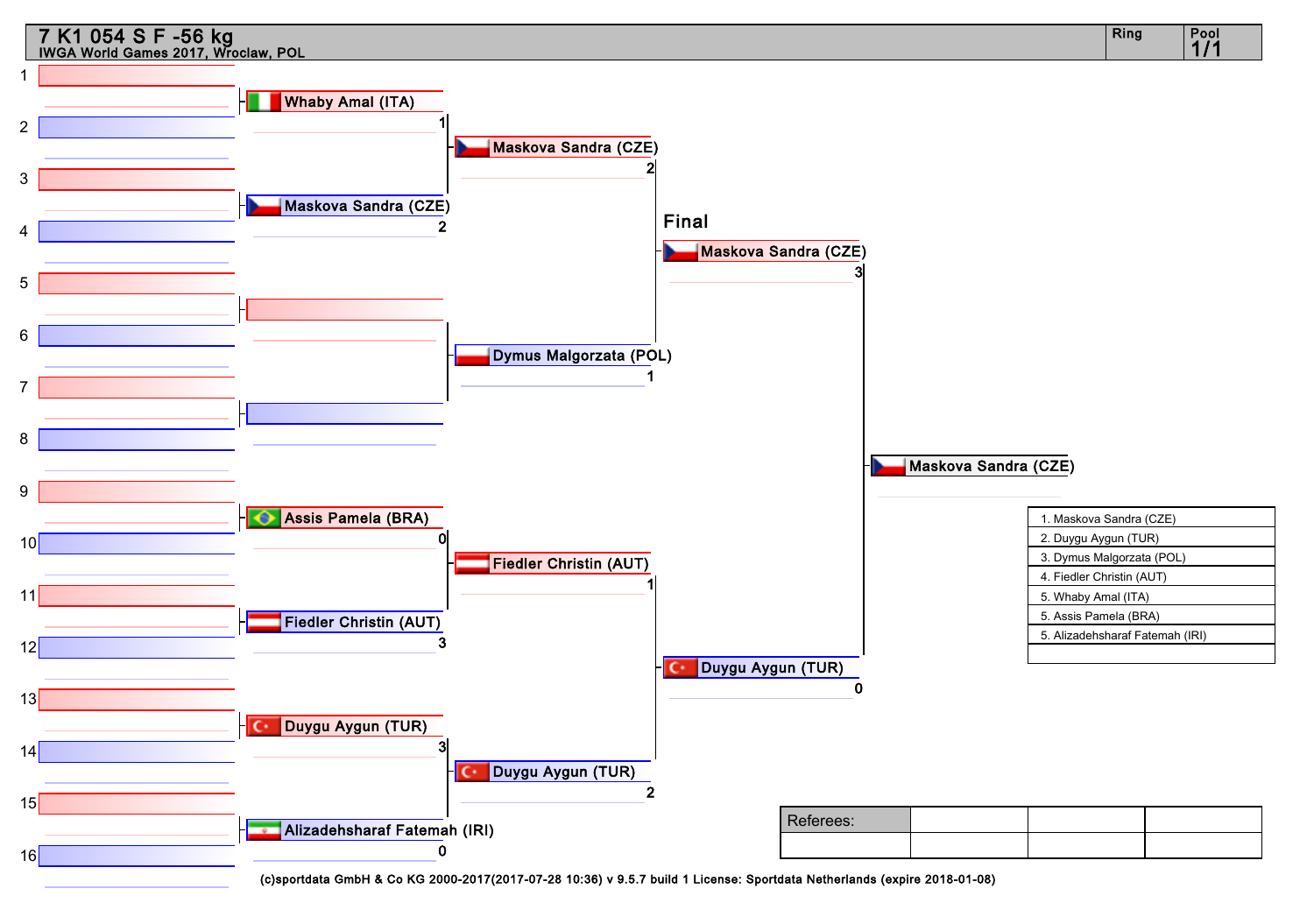![](_page_10_Figure_0.jpeg)